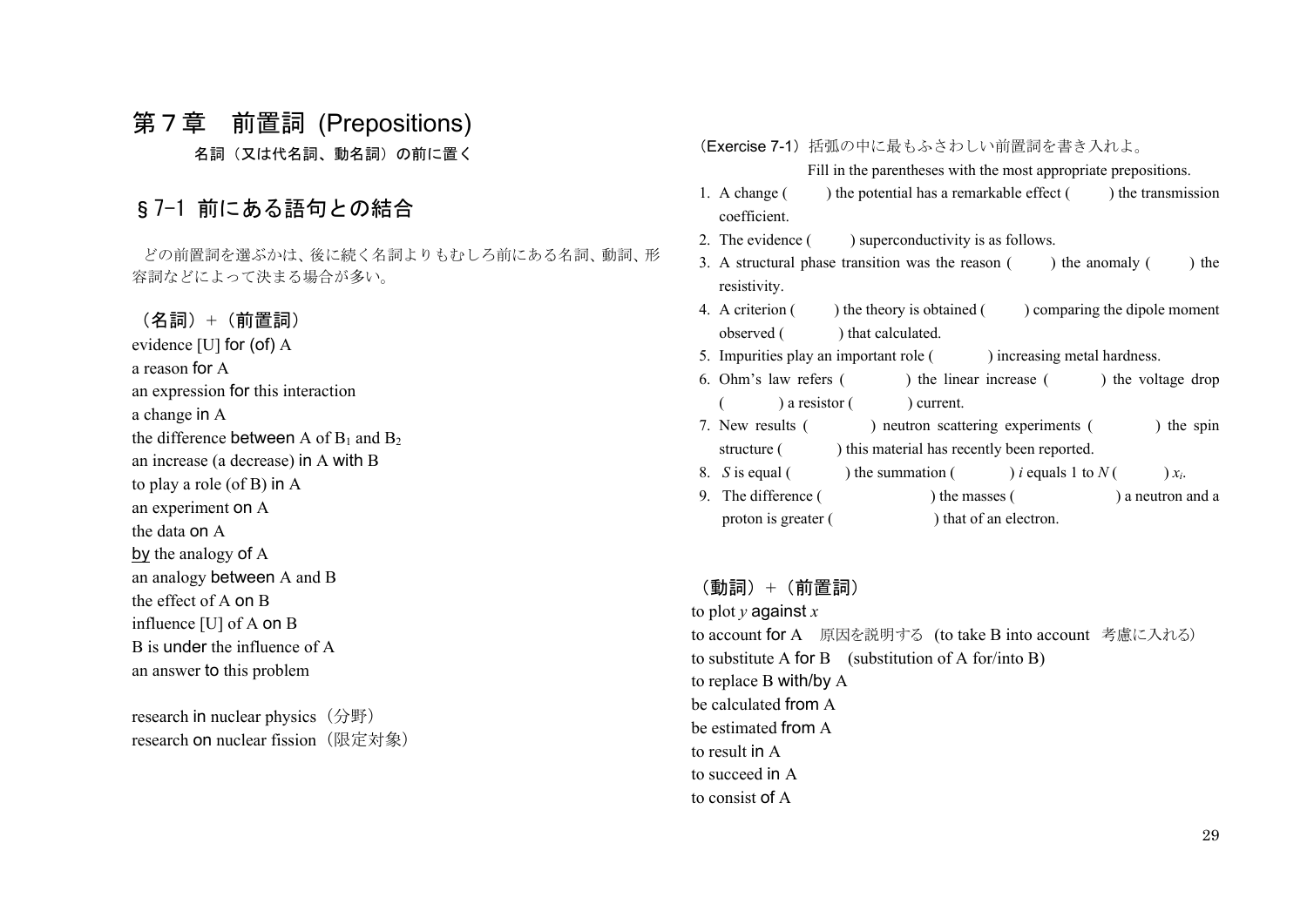to focus on A to depend on A (dependent on A, independent of A, dependence of B on A) to apply A to B: 適用する (to apply for A: 申し込む) A is attributed to B (We attribute A to B, be attributable to B) A is ascribed to B to relate to B, to relate A to (with) B to correspond to A be filled with A be equipped with A be compared with/to A (be comparable with/to A) to begin with A to start with A

#### **take account** (考慮に入れる) の用法

1. to take account of this fact 2. to take this fact into account 3. to take into account of the fact that ….. (目的語が長い場合)

### (Exercise 7-2) 括弧の中に最もふさわしい前置詞を書き入れよ。

Fill in the parentheses with the most appropriate prepositions.

- 1. *X* is very large compared () *Y*.
- 2. The outer electrode is equipped () a wire mesh.
- 3. The chamber was filled () helium.
- 4. The next session will start  $($   $) 1 p.m. ($  a plenary lecture.
- 5. Penetration depth of the ion was calculated () the mean of these values.
- 6. In Fig. 4 the observed values of electron yield are plotted ( ) the wavelength of stimulating light.
- 7. The density of states was estimated () the specific heat.
- 8. We used a solvent consisting () 60 wt. % toluene and 40 wt. % ethanol.

9. This resistivity minimum is attributed () the Kondo effect. 10. The feature corresponding () the energy gap has always been observed.

(形容詞)+(前置詞) be different from A (cf. to differ from A, a difference between  $A_1$  and  $A_2$ ) be full of A be characteristic of A (*cf.* a characteristic [C], *pl.* characteristics ) be similar to A be the same as A be identical to/with A be equal to A be proportional to A be applicable to A be consistent with A be compatible with A

- (Exercise 7-3) 括弧の中に最もふさわしい前置詞を書き入れよ。 Fill in the parentheses with the most appropriate prepositions. 1. Our approach  $($  ) this problem is entirely different  $($  ) all the previous
- attempts.
- 2. The current is independent () the voltage.
- 3. We used an apparatus similar  $($   $)$  that in our previous experiment.
- 4. Equation 1 is applicable () the relativistic phenomena.
- 5. Our treatment is consistent () thermodynamics.
- 6. The period-doubling phenomenon is characteristic  $($  ) non-linear dynamics.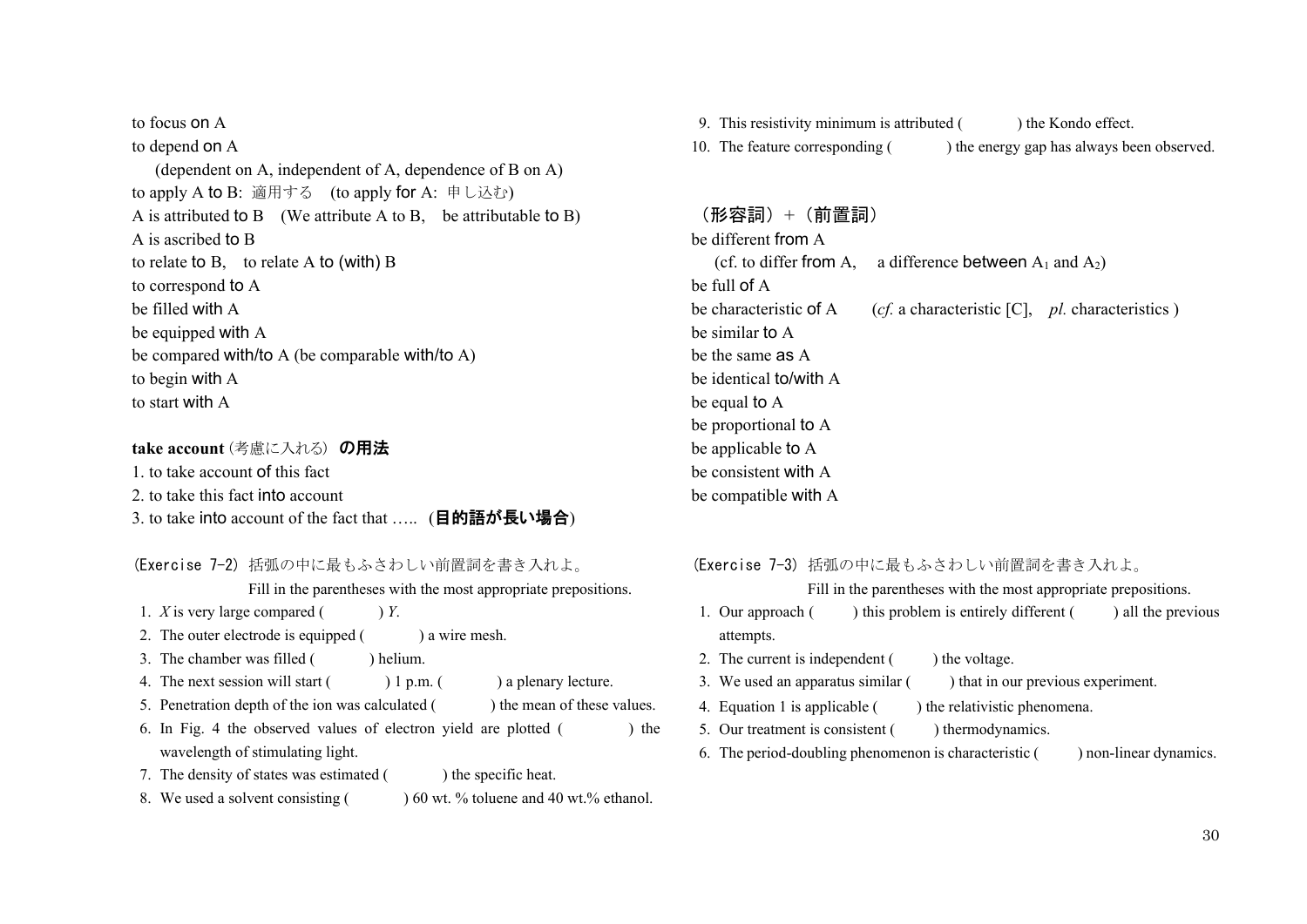## §7-2 後に続く名詞との結合

at a temperature at a frequency at the rate of *R*for brevity in a magnetic field in vacuum in detail in principle in /over a range in a region in the right/opposite direction in this way in this manner in this process in the vicinity of A on the right/left with a microscope (道具) with a standard personal computer by computer by this method by this procedure by analogy, by the analogy of A under these conditions under the influence of A

# (Exercise 7-4) 括弧の中に最もふさわしい前置詞を書き入れよ。 Fill in the parentheses with the most appropriate prepositions. 1. The experiment was carried out () the following conditions. 2. This will be explained  $($   $)$  detail  $($   $)$  a separate paper. 3. The resolution will be enhanced  $\sim$  ) up to 50% ( ) this method. 4. The S/N ratio was improved () more than a factor of five () this new receiver. 5. We have succeeded ( ) stabilizing the reaction pressure ( ) this way. 6. Mercury remains ( ) the liquid state even ( ) room temperature. 7. The scattering rate is evaluated () the method of least squares. 8. The Eudora software was designed by Steven Dorner () the University of Illinois in 1988. 9. The crystal was irradiated  $($   $)$  X-ray  $($   $)$  two hours. Sattinger's law: It works better if you plug it in.

Horner's five-thumb postulate:

Experience varies directly with equipment ruined.